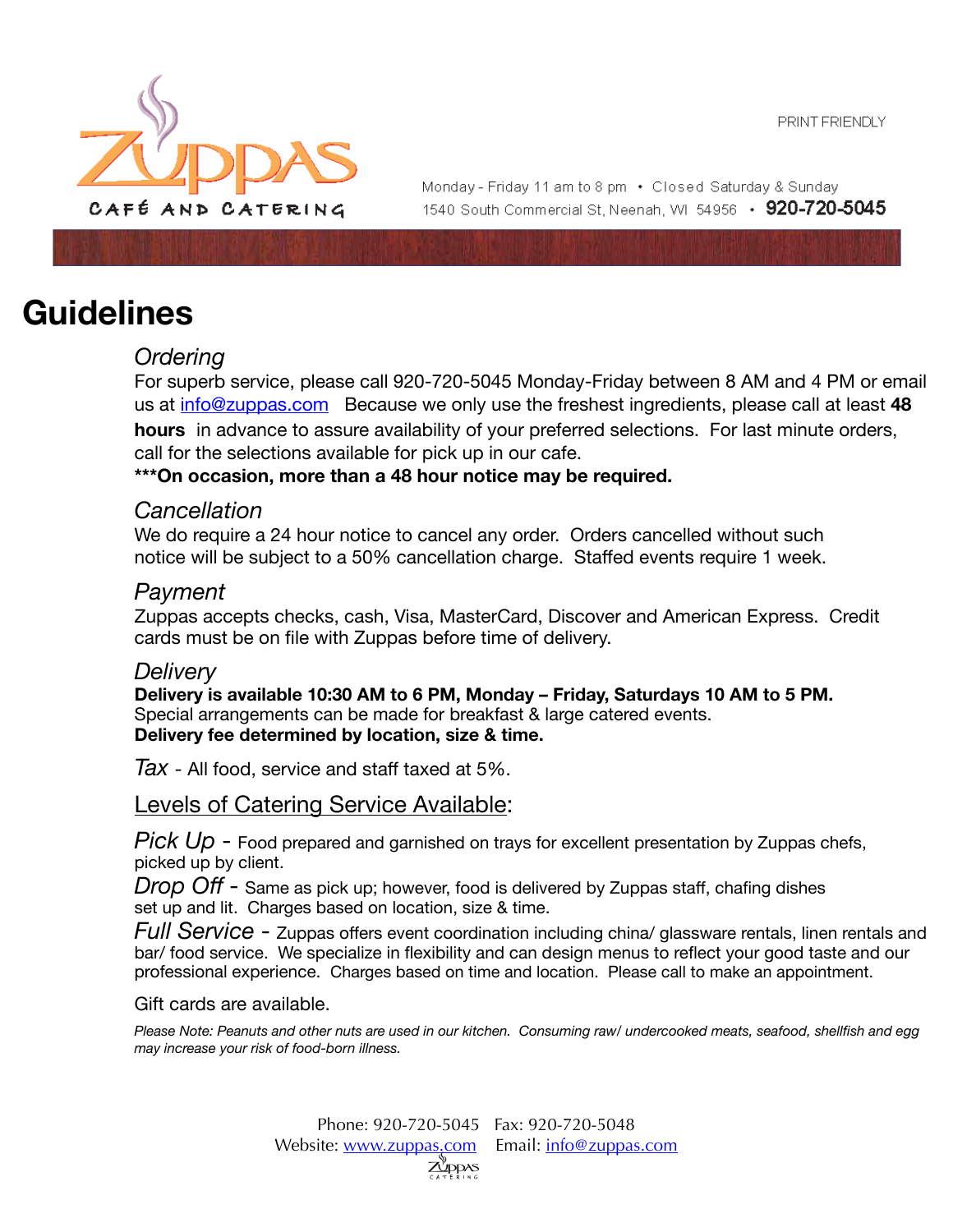

Monday - Friday 11 am to 8 pm • Closed Saturday & Sunday 1540 South Commercial St. Neenah. WI 54956 • 920-720-5045

# **Breakfast Choices**

*Perfect for early morning meetings, to energize body and mind for a productive day…* 

 ⬧ *Additional breakfast delivery charges apply* 

## A la Carte

- ❒ **Warm Breakfast Strata** Layers of Egg, Bread, Cheese and Savory Ingredients baked to perfection. ⬧Classic: Vegetable, Bacon, Sausage or Ham *Additional types available upon request*  **\$85.00 –** small (serves 15) **\$105.00 –** large (serves 25)
- ❒ **Lox with Mini Bagels** Sliced Salmon with Cream Cheese, Capers, Onions & Lemons (serves 12-25) **\$105.00**
- ❒ **Assorted Breakfast Pastry Tray \$65.00**  large (30 pieces) **\$45.00**  small (20 pieces)
- ❒ **Seasonal Berry Breakfast Strata \$50.00** (serves 10-15)
- ❒ **Fresh Fruit Tray** (Serves 12-20) **\$65.00**
- ❒ **Warm Cinnamon Rolls \$3.75/ each** (Minimum 12)
- ❒ **Creamy Potato Gratin or Country Breakfast Potatoes \$3.50/ person** (Minimum 12)
- ❒ **Grilled Apple-Smoked Bacon, Breakfast Sausage or Canadian Bacon \$3.50/ person**  (Minimum 12)

#### Beverages

- ❒ Assorted Juices, Soft Drinks and Bottled Water **\$2.00 each**
- ❒ Coffee Regular or Decaffeinated (16 servings)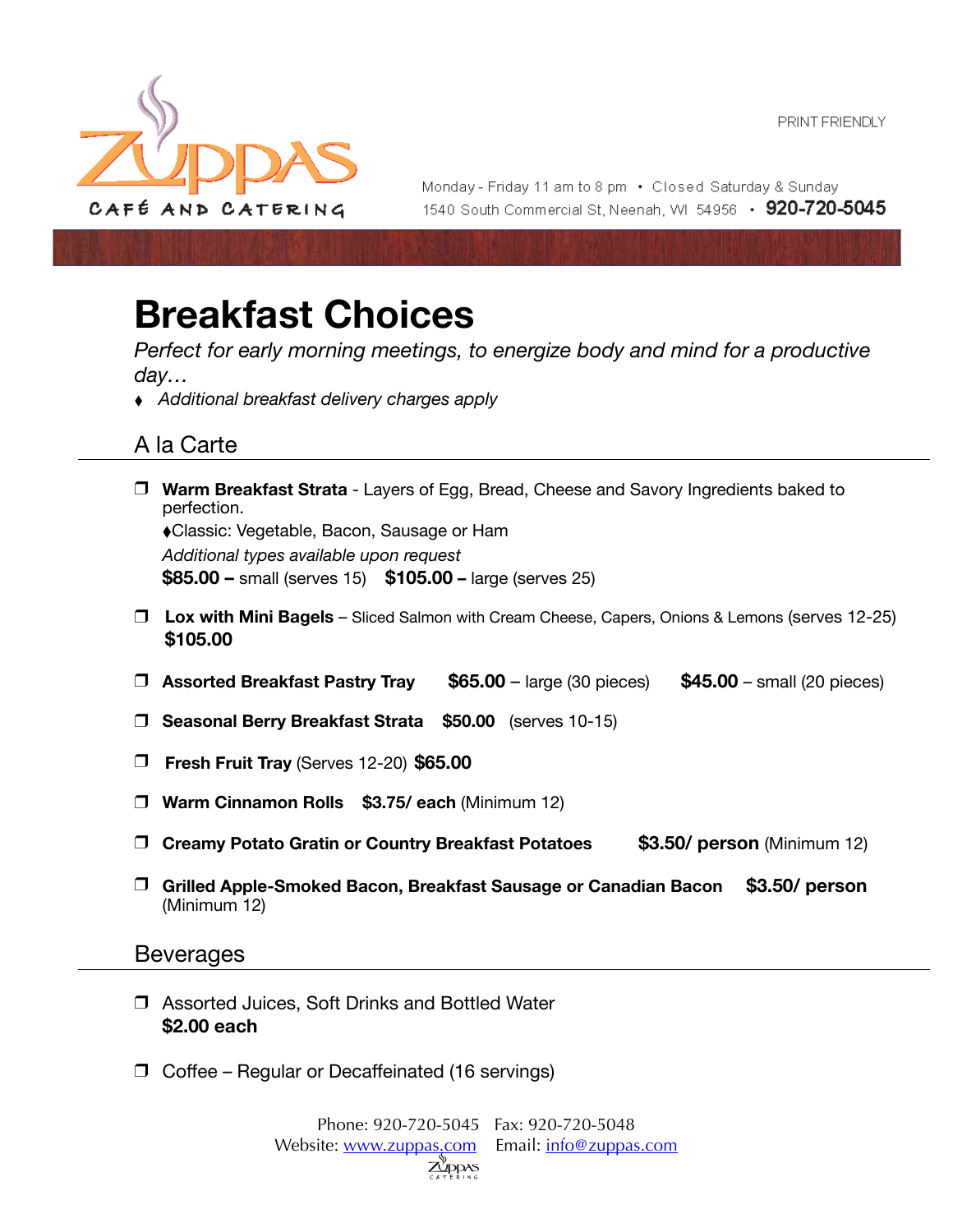

Monday - Friday 11 am to 8 pm • Closed Saturday & Sunday 1540 South Commercial St, Neenah, WI 54956 • 920-720-5045

**\$23.75/ air pot** 

*\*Please see our Catering Guidelines page (1) regarding Ordering & Delivery* 

# **Pre-Priced Lunch Choices**

*Soups, sandwiches, salads & such... Perfect for meetings, field trips, picnics and "working" lunches.* 

## **Box Lunches**

❒ **Zuppas Traditional Box Lunch** – Sandwich (Choice of: Turkey, Roast Beef, Smoked Ham, Curried Chicken Salad, Tuna Salad, Vegetarian or Vegan), Chef's Choice Pasta Salad, Fresh Cut Fruit and a Big Buttery Cookie. 

Utensils and napkins included. Gluten Free available upon request. **\$11.95/ each** 

- ❒ **House Salad Lunch** Mixed Greens with Carrots, Cucumbers and Tomatoes, Fresh Cut Fruit, a Roll & Butter and a Big Buttery Cookie. Utensils, dressing and napkins included. **\$11.95/ each**
- ❒ **Pear Salad Lunch** Zuppas Pear Salad, Fresh Cut Fruit, a Roll & Butter and a Big Buttery Cookie.Utensils, napkins and dressing included. **\$12.95/ each**
- ❒ **Caesar Salad Lunch**  Zuppas Caesar Salad, Fresh Cut Fruit, a Roll & Butter and a Big Buttery Cookie. Utensils, napkins and dressing included. **\$11.95/ each** 
	- ⬧ Add Grilled Chicken Breast… 3.00

## **Sandwich & Wrap Platter Buffet**

❒ Choose an assortment of your favorite ready-made Sandwiches and Wraps, cut in half, served on a variety of fresh breads (1 per person, choose from: Turkey, Roast Beef, Smoked Ham, Curried Chicken Salad, Tuna Salad, Vegetarian or Vegan). Includes choice of 2 Side Dishes and a Dessert Tray. Condiments, disposable plates, utensils and napkins included. Gluten Free available upon request. (Minimum 8)

#### **\$11.95 per person \$13.95 per person with Soup – "Zuppa of the Day"**

Phone: 920-720-5045 Fax: 920-720-5048 Website: [www.zuppas.com](http://www.zuppas.com) Email: [info@zuppas.com](mailto:info@zuppas.com)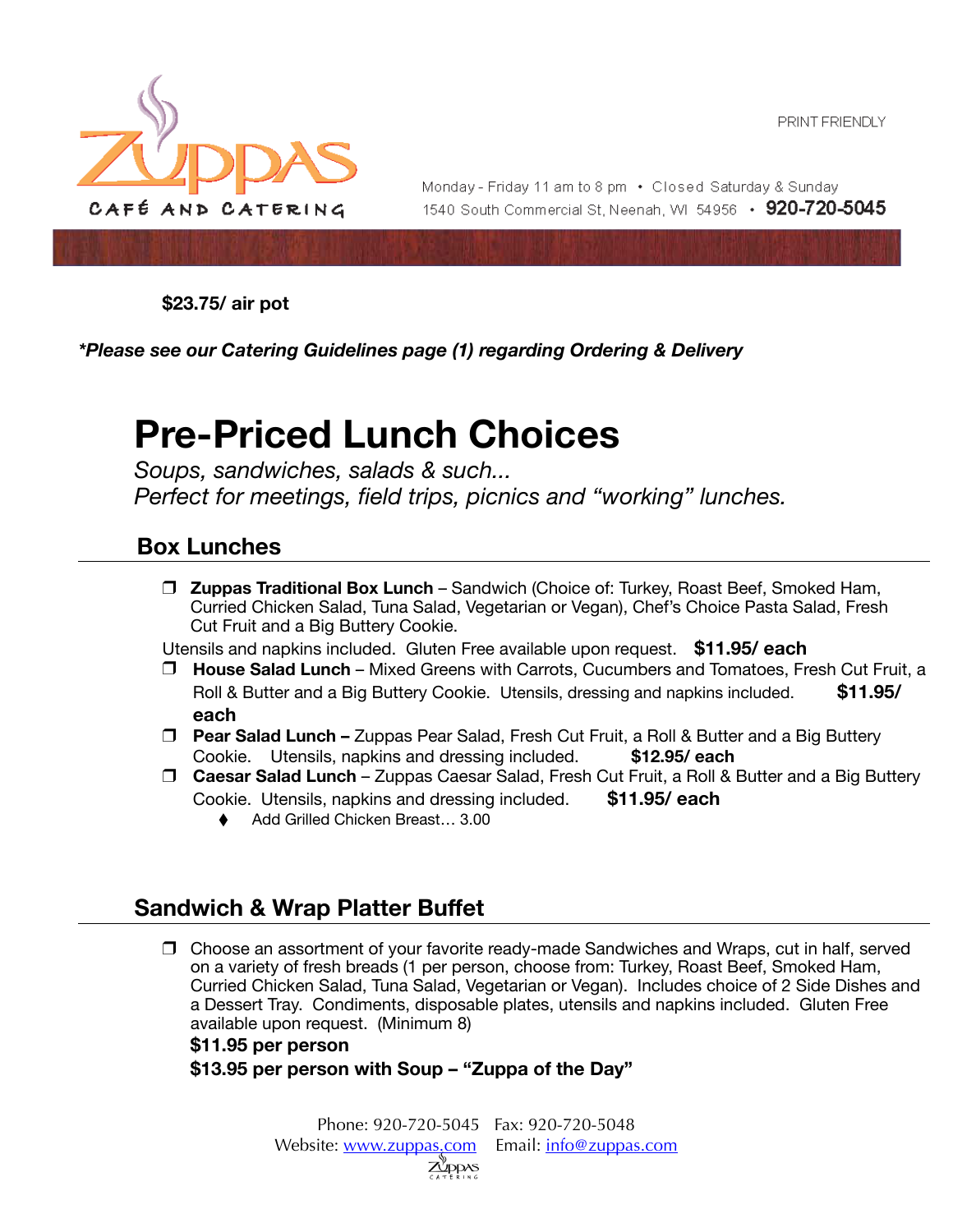

Monday - Friday 11 am to 8 pm • Closed Saturday & Sunday 1540 South Commercial St. Neenah. WI 54956 • 920-720-5045

## **Build Your Own Sandwich Buffet**

❒ A hearty array of Freshly Sliced Meats (Turkey, Roast Beef and Smoked Ham) and Cheeses with Assorted Breads and Rolls, Lettuce, Tomatoes and Condiments to Create Your Own Sandwiches. Includes choice of 2 Side Dishes and a Dessert Tray. Condiments, disposable plates, utensils and napkins included. Gluten Free available upon request. (Minimum 8) **\$11.95 per person** 

**\$13.95 per person with Soup – "Zuppa of the Day**

## **Deluxe Build Your Own Sandwich Buffet**

❒ Fresh Turkey, Smoked Ham, Roast Beef, Curried Chicken Salad and Tuna Salad with Assorted Cheeses, Breads, Rolls, Lettuce, Tomatoes and Condiments to Create Your Own Sandwiches. Includes choice of 2 Side Dishes and a Dessert Tray. Condiments, disposable plates, utensils and napkins included. Gluten Free available upon request. (Minimum 8)

**\$12.95 per person \$14.95 per person with Soup – "Zuppa of the Day"** 

#### **Combination –** Buffet style (Minimum 8 people)

❒ Soup, Rolls & Butter and a Dessert Tray with **one** of the following Salads:

■ Mixed Greens **\$11.95/ person** 

- Caesar \$11.95/ person Grilled Chicken Caesar \$13.95/ person ■ Greek \$12.75/ person Chef S13.95/ person
- Warm Pear \$12.95/ person

## **Side Salad Choices**

- ❒ Tortellini with Portobello Mushrooms ❒ Chicken Gyro Pasta Salad
- 
- 
- ❒ Creamy or Greek Cucumbers ❒ Italian Pasta Salad

 ❒ Zuppas Bok Choy Slaw ❒ Fresh Fruit ❒ Pesto, Pasta & Peas ❒ Mixed Greens Salad

> Phone: 920-720-5045 Fax: 920-720-5048 Website: [www.zuppas.com](http://www.zuppas.com) Email: [info@zuppas.com](mailto:info@zuppas.com)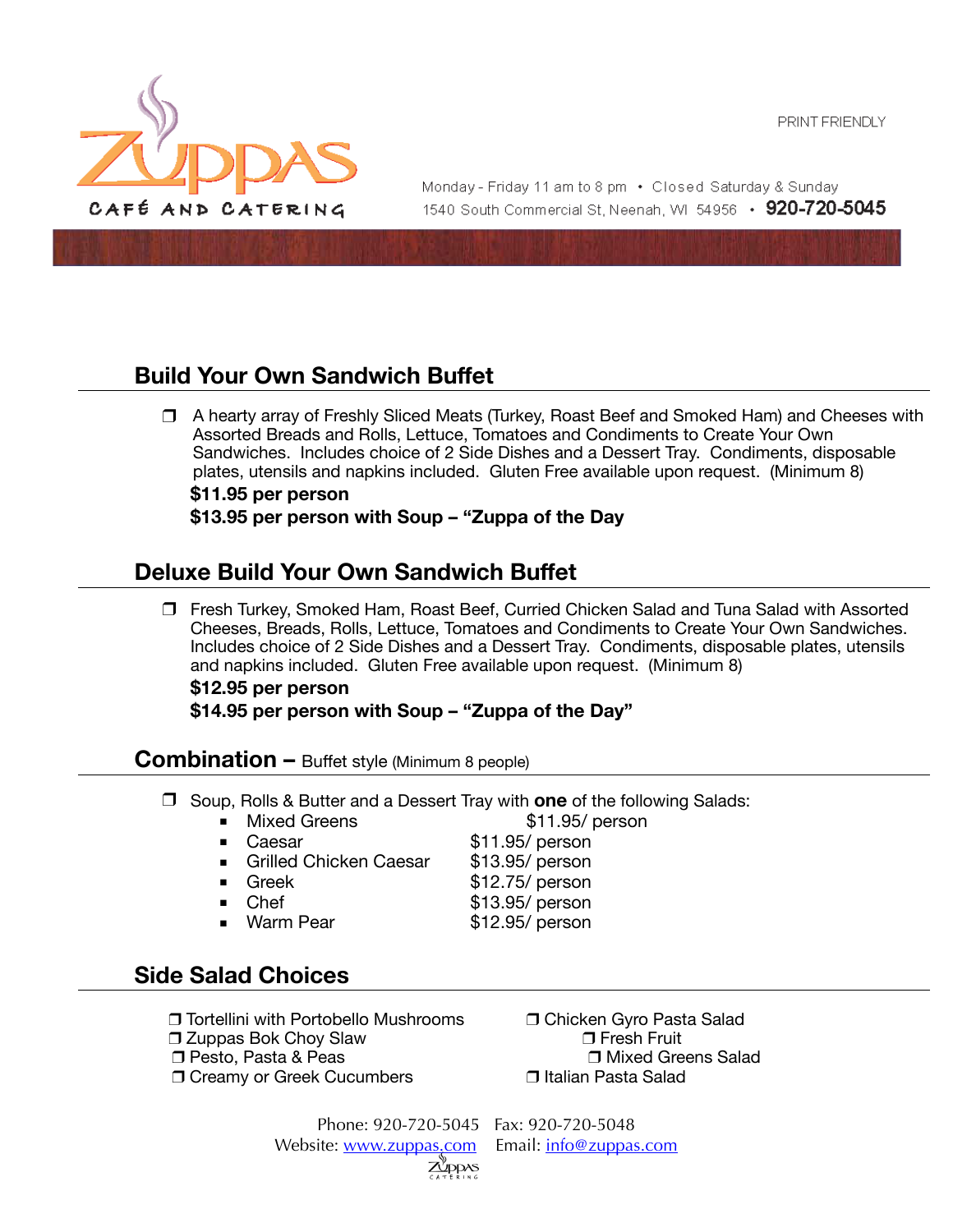

Monday - Friday 11 am to 8 pm • Closed Saturday & Sunday 1540 South Commercial St. Neenah. WI 54956 • 920-720-5045

❒ Zuppas Homemade Potato Chips ❒ Dijon Potato Salad ❒ Caesar Salad ❒ Wild Rice Salad *\$2.75/ person per additional side*

**Soup Choices –** Additional soup choices available upon request

❒ Tomato Basil ❒ Black Bean ❒ Split Pea ❒ Cream of Chicken Wild Rice ❒ Pumpkin Tomato ❒ Butternut Squash ❒ Chicken Dumpling ❒ Minestrone ❒ Lobster Bisque (+1.00/ person)

*\*Please see our catering Guidelines page (1) regarding Ordering & Delivery* 

# **Zuppas Deli Fresh Items**

*Something special for everyone at your lunchtime gathering... A variety of these items are available for pick up at our deli counter. Call ahead for today's selections or to pre-order your favorites.* 

## **Deli Salads & Dips**

| <b>VEGETABLE SALADS</b>        | <b>PASTA SALADS</b>                  | <b>MAIN COURSE SALADS</b>   |
|--------------------------------|--------------------------------------|-----------------------------|
|                                |                                      |                             |
| Zuppas Bok Choy Slaw           | Pasta, Pesto and Peas                | Curried Chicken Salad       |
| \$6.95/lb.                     | \$8.50/lb.                           | \$12.50/lb.                 |
| Edamame Salad                  | Szechuan Noodle                      | Waldorf Chicken Salad       |
| \$8.50/lb.                     | $$10.50/$ lb.                        | $$12.50/$ lb.               |
| Beets, Oranges and Feta Cheese | Chicken Gyro                         | Pesto Chicken Salad         |
| \$8.50/lb.                     | \$8.95/lb.                           | \$12.50/lb.                 |
| Tabbouleh                      | Tortellini with Portobello Mushrooms | Tuna Salad with Dried Fruit |
| \$7.50/lb.                     | \$9.50/lb.                           | $$10.50/$ lb.               |
| <b>Creamy Cucumbers</b>        | Mediterranean Cous Cous              | Mediterranean Tuna Salad    |
| \$7.50/lb.                     | $$7.50/$ lb.                         | $$10.50/$ lb.               |
| Greek Cucumber Salad           | Vegetable Orzo                       | Tuna Nicoise Salad          |
| \$7.50/lb.                     | \$7.50/lb.                           | $$10.95/$ lb.               |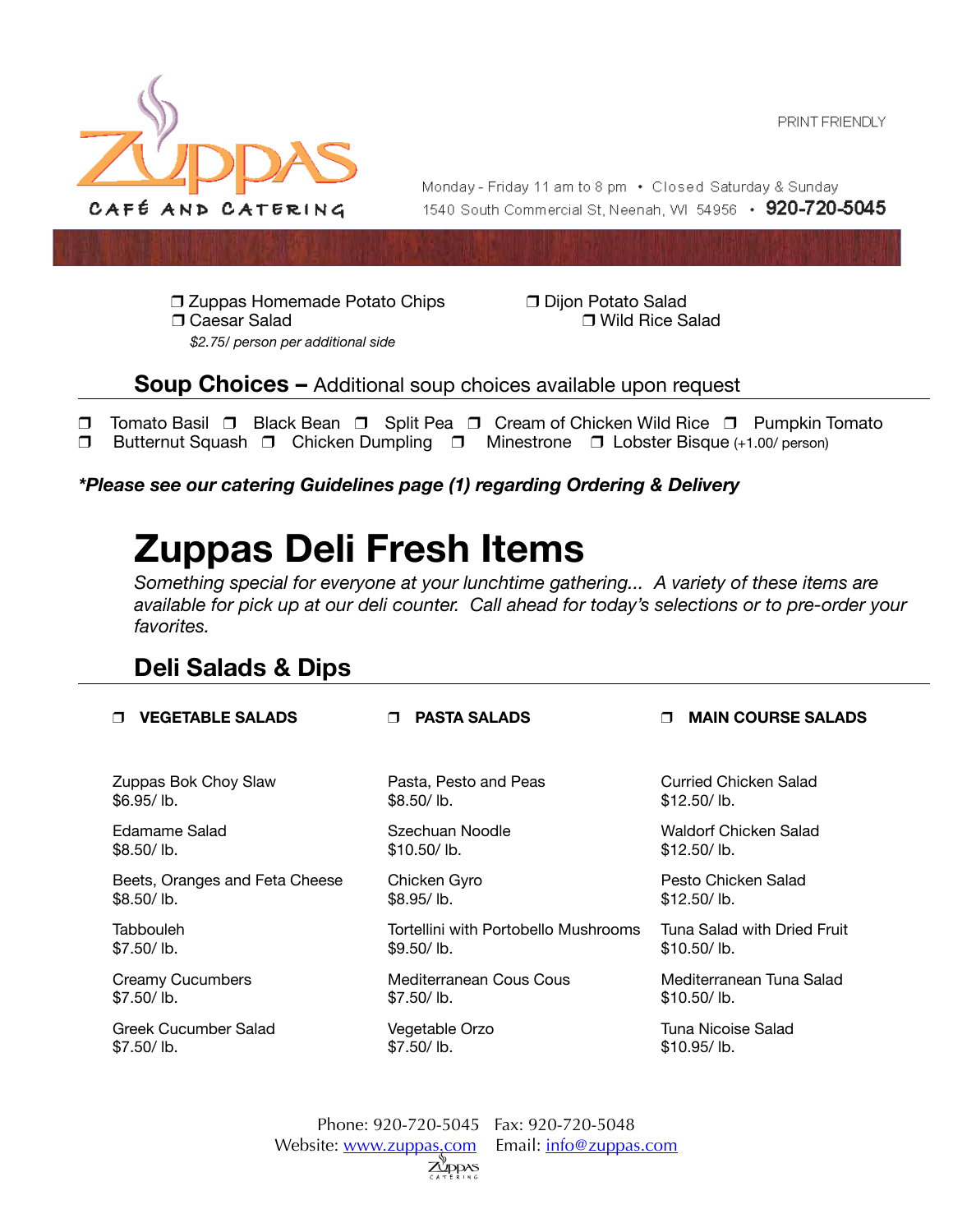

Monday - Friday 11 am to 8 pm • Closed Saturday & Sunday 1540 South Commercial St. Neenah. WI 54956 • 920-720-5045

Tomato Mozzarella w/ Basil \$10.50/ lb.

Black Bean and Corn Salad

Quinoa and Vegetable

\$8.50/ lb.

 $$7.50/lh$ 

\$5.50/ lb.

\$7.00/ lb.

Creamy Coleslaw

Sesame Green Beans

Italian Pasta Salad \$7.50/ lb.

Dijon Potato Salad \$6.50/ lb.

True Blue Potato Salad \$6.50/ lb.

\$9.50/ lb.

Classic Tuna Salad

❒ **POTATO SALADS** ❒ **Wild Rice Salad \$**8.50/ lb.

❒ **Fresh Fruit** \$6.50/ lb.

- ❒ **DIPS** 7.00/ pint • Caramelized Onion
	- Roasted Red Pepper
	- Spinach Artichoke
	-
	- Chipotle Ranch
	- Boursin

# Take & Bake – Please call ahead to place your order. **House Made Lasagna -** Disposable tin pans

Classic Meat, Pesto Chicken, Spinach-Portobello Mushroom or Vegetable Lasagna Alfredo

 **Small** 35.00 (6-8 people, 1 pan) **Medium** 70.00 (12-16 people, 2 pans) **Large** 105.00 (18-24 people, 3 pans)

## **Zuppas Mac & Cheese -** Disposable tin pans

Made with Four Cheeses…

**Small** 30.00 (6-8 people, 1 pan) **Medium** 60.00 (12-16 people, 2 pans) **Large** 90.00 (18-24 people, 3 pans)

## **Zuppas Potato Gratin -** Disposable tin pans

A Lunchtime Favorite… with Ham **OR** Butternut Squash

Phone: 920-720-5045 Fax: 920-720-5048 Website: [www.zuppas.com](http://www.zuppas.com) Email: [info@zuppas.com](mailto:info@zuppas.com) Z<sup>y</sup>ddas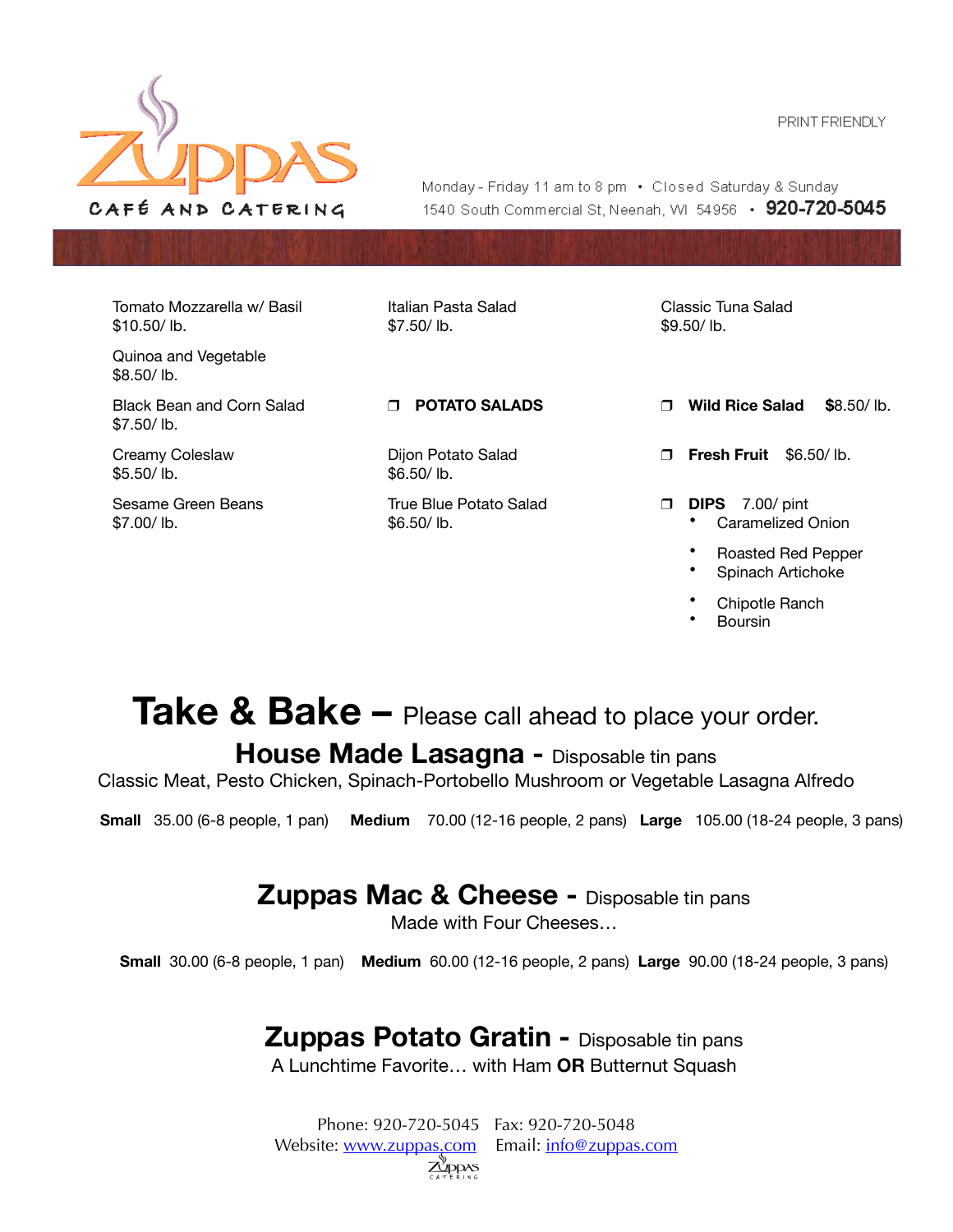

Monday - Friday 11 am to 8 pm • Closed Saturday & Sunday 1540 South Commercial St. Neenah. WI 54956 • 920-720-5045

**Small** 35.00 (6-8 people, 1 pan) **Medium** 70.00 (12-16 people, 2 pans) **Large** 105.00 (18-24 people, 3 pans)

**Chicken Vegetable Casserole -** Disposable tin pans Pasta, Chicken & Vegetables with Parmesan Cream Sauce

**Small** 35.00 (6-8 people, 1 pan) **Medium** 70.00 (12-16 people, 2 pans) **Large** 105.00 (18-24 people, 3 pans)

## **Chicken Pot Pie** – Disposable tin pan

**\$30.00/ each** (serves 6-8 people)

**Quiche** – Disposable tin pan

**\$25.00/ each** (serves 6 people)

*\*Please see our Catering Guidelines page (1) regarding Ordering* 

# **Hot Buffet Lunch & Dinner Packages**

*Zuppas fresh ingredients result in the tastiest, made from scratch recipes for your buffet...* 

## **Entrees: Buffet style, not individual**

◆ All entrée portions are one serving per person. Package includes choice of one entrée,

**bread & butter, choice of 2 side dishes, a salad and a dessert tray.** (Minimum 8)

Phone: 920-720-5045 Fax: 920-720-5048 Website: [www.zuppas.com](http://www.zuppas.com) Email: [info@zuppas.com](mailto:info@zuppas.com)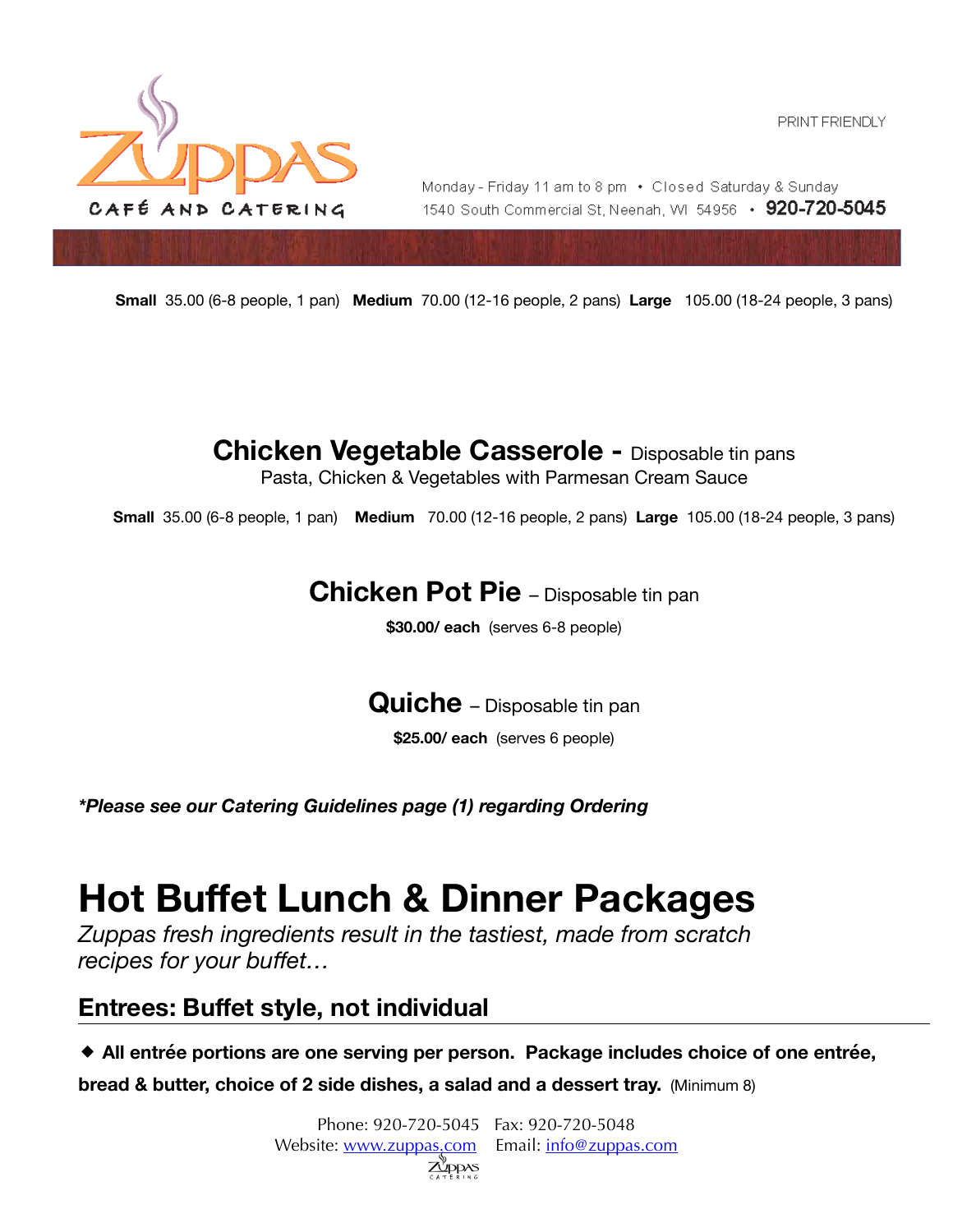

Monday - Friday 11 am to 8 pm • Closed Saturday & Sunday 1540 South Commercial St, Neenah, WI 54956 • 920-720-5045

*Lunch (Monday-Friday): \$16.95 per person – Dinner: \$19.95 per person Additional entrée choices \$3.95/ person (Minimum 8)* 

#### **VEGETARIAN SEAFOOD**

Portobello Mushroom & Spinach Lasagna Pistachio Encrusted Salmon (+4.00)

Cheese Tortellini with Pesto Cream Sauce Soy Glazed Salmon (+4.00)

Bow Tie Pasta with Vegetables Fresh Fish of the Day (\$MKT)

Gnocchi

Potato Gratin

Vegetable Risotto

Butternut Squash Ravioli

Vegetable Lasagna Alfredo Grilled or Poached Salmon (+4.00) Mac & Cheese **Roasted Haddock au Gratin (+2.00)** Roasted Haddock au Gratin (+2.00)

## **Salads (Choose 1)**

❒ Mixed Greens ❒ Caesar ❒ Greek (+2.00) ❒ Warm Pear (+2.00) 

❒ Strawberry Goat Cheese Salad (+3.00) ❒ Tomato Mozzarella Salad (+3.00) **Example 19** (Seasonal) **Containers (Seasonal) Containers (Seasonal**)

> Phone: 920-720-5045 Fax: 920-720-5048 Website: [www.zuppas.com](http://www.zuppas.com) Email: [info@zuppas.com](mailto:info@zuppas.com) ,<br>ZDDAS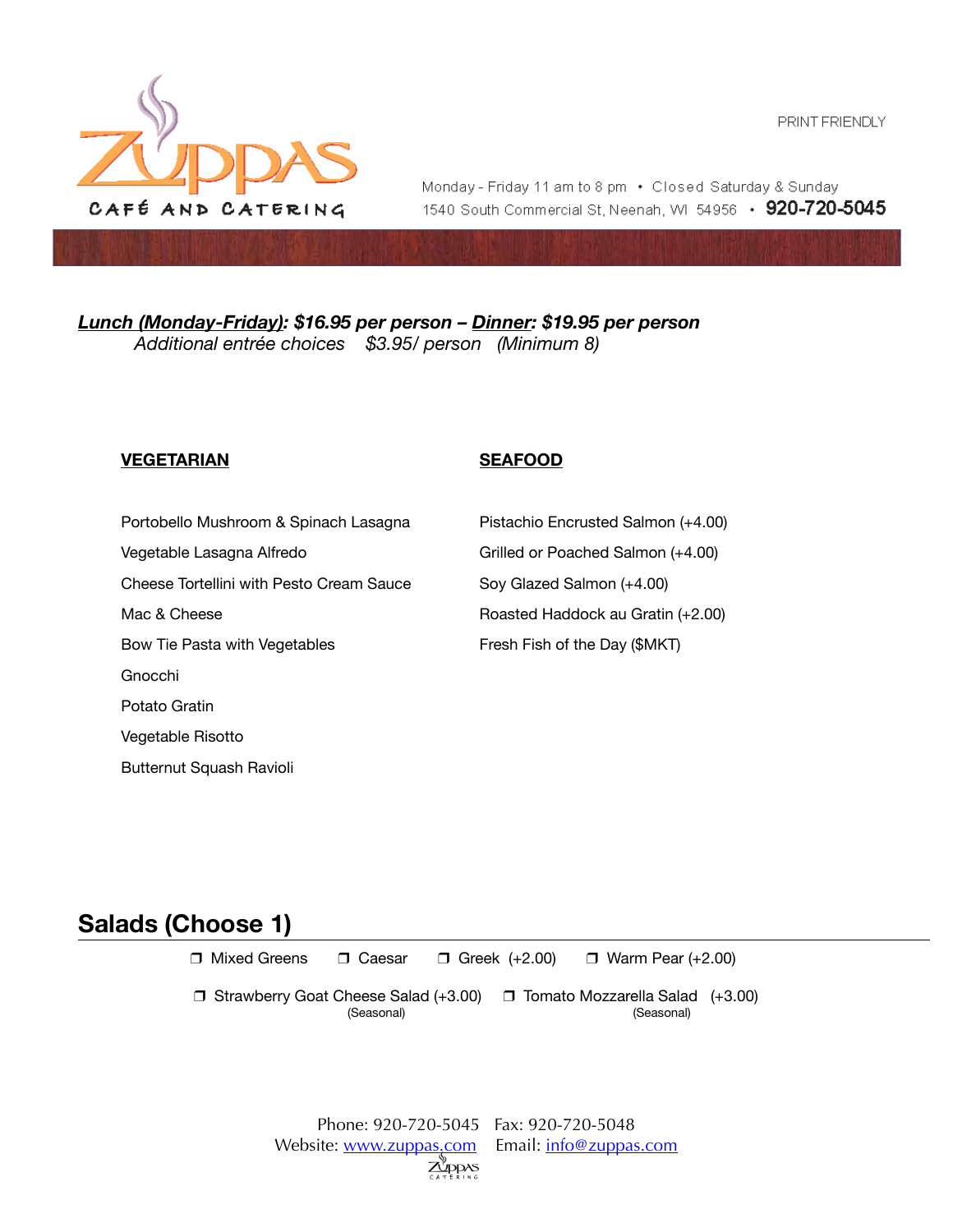

Monday - Friday 11 am to 8 pm • Closed Saturday & Sunday 1540 South Commercial St, Neenah, WI 54956 • 920-720-5045

# *Continued…*

## **Side Dishes (Choose 2)**

Garlic Mashed Potatoes Zuppas Mac 'n Cheese Green Beans Roasted Baby Red Potatoes **Millers** Wild Rice Blend Broccoli Horseradish Mashed Potatoes **Buttered Noodles** Glazed Baby Carrots Mashed Sweet Potatoes Cous Cous Cauliflower Roasted Sweet Potatoes **Risotto Risotto Roasted Parsnips & Carrots** Roasted Parsnips & Carrots Butternut Potato Gratin The Mediterranean Orzo with Cheese Sesame Green Beans Gorgonzola Potato Gratin Gratin Gratin Gratin Gratin Gratin Gratin Grilled or Roasted Vegetables

#### ⧫ **POTATOES** ⧫ **PASTA & RICE** ⧫ **VEGETABLES**

Manchego Mashed Potatoes  $\begin{array}{ccc} \bullet & \text{Creamy Polenta} \end{array}$  Brussels Sprouts with Lemon Butter Sugar Snap Peas (seasonal) Asparagus (seasonal) Mediterranean Vegetable Blend

#### *\*Please see our Catering Guidelines page (1) regarding Ordering & Delivery*

Phone: 920-720-5045 Fax: 920-720-5048 Website: [www.zuppas.com](http://www.zuppas.com) Email: [info@zuppas.com](mailto:info@zuppas.com) ZUDDAS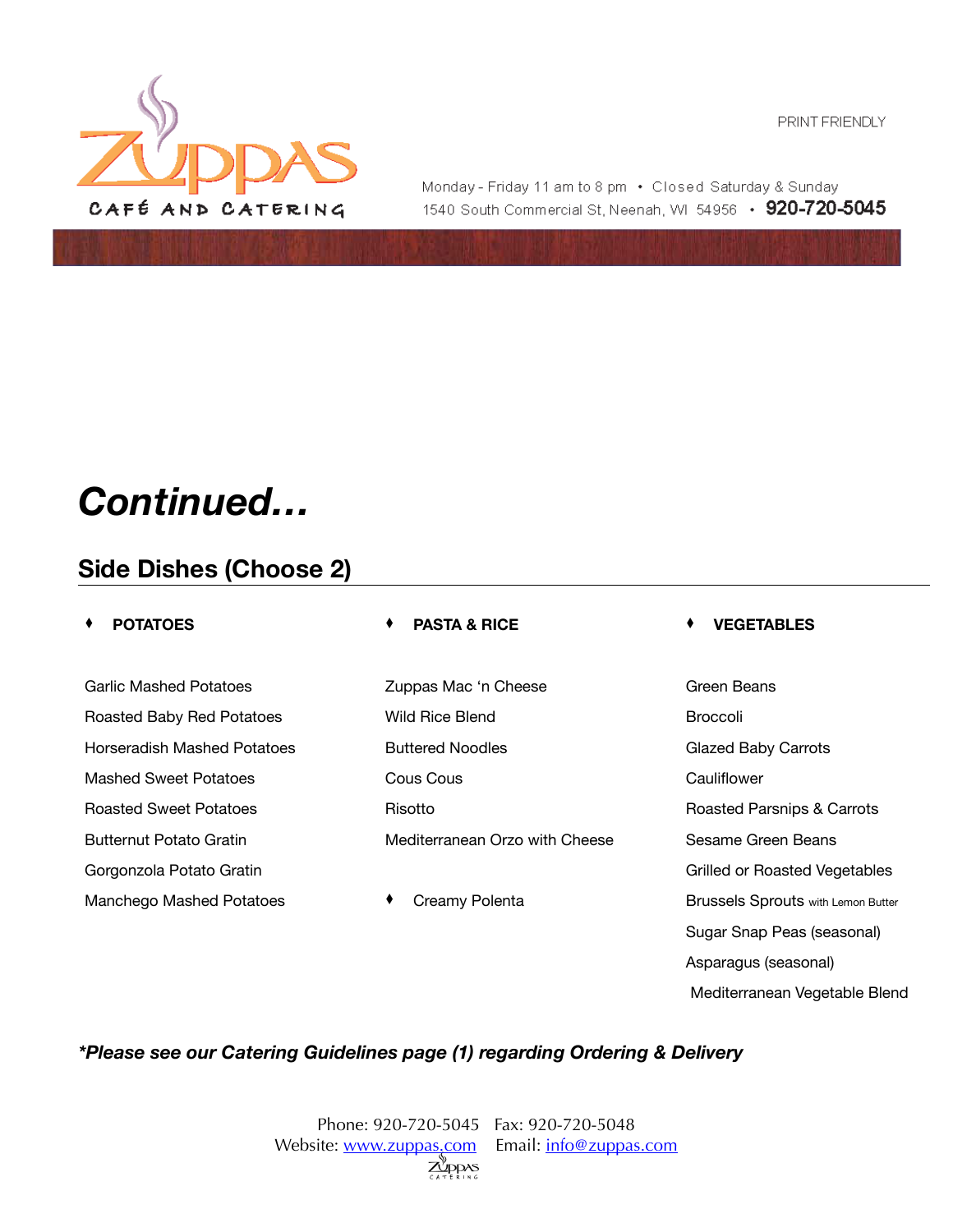

Monday - Friday 11 am to 8 pm • Closed Saturday & Sunday 1540 South Commercial St. Neenah, WI 54956 • 920-720-5045

# **Cold Hors d' oeuvres**

*Plattered and Garnished, Perfect for your Pre-Dinner Cocktail Hour Buffet or Cocktail Buffet Event... (Minimum of 36 Pieces per Hors d' oeuvre)*

| ⊓      | Asparagus Spears wrapped in Prosciutto Ham                                                                                                                   | \$1.95 |
|--------|--------------------------------------------------------------------------------------------------------------------------------------------------------------|--------|
| $\Box$ | Chicken Salad Tartlets - Waldorf, Curried & Pesto                                                                                                            | \$1.95 |
| $\Box$ | Smoked Salmon Mousse Tartlets with Cucumber                                                                                                                  | \$2.25 |
| □      | Sesame Seared Tuna on Rice Crackers with Soy and Wasabi*                                                                                                     | \$MKT  |
| $\Box$ | Arugula and Blue Cheese wrapped in Prosciutto with Dried Cranberries                                                                                         | \$1.95 |
| □      | Cherry Tomatoes stuffed with Lobster Salad and Cilantro                                                                                                      | \$2.75 |
| $\Box$ | Cucumber Rounds with Boursin Cheese, Radish Slice & Diced Mango                                                                                              | \$1.95 |
| □      | Cucumber Rounds with Crispy Bacon and Blue Cheese Mousse                                                                                                     | \$1.95 |
| $\Box$ | Pear Salad Tartlets with Dried Cranberries, Pistachios and Blue Cheese drizzled with Honey Balsamic                                                          | \$2.25 |
| $\Box$ | Salmon Tartare or Tuna Tartare on Belgian Endive                                                                                                             | \$2.75 |
| □      | Tomato and Mozzarella Skewers                                                                                                                                | \$1.95 |
| $\Box$ | <b>Seasonal Fruit Skewers</b>                                                                                                                                | \$1.95 |
| □      | Antipasto Skewers                                                                                                                                            | \$2.50 |
| $\Box$ | Tomato Basil Tapenade and Goat Cheese on Toasted Bread                                                                                                       | \$1.95 |
| □      | Brie with Fruit Chutney on Toasted Bread                                                                                                                     | \$1.95 |
| $\Box$ | Beef Carpaccio or Tuna Carpaccio on Toasted Bread*                                                                                                           | \$MKT  |
| $\Box$ | Apricot Chutney on Toasted Raisin Bread with Goat Cheese*                                                                                                    | \$1.95 |
| $\Box$ | Mozzarella, Prosciutto, Caper, Basil & Kalamata Tapenade on Toasted Bread                                                                                    | \$1.95 |
| $\Box$ | Crab and Tomato Bruschetta on Toasted Bread*                                                                                                                 | \$2.75 |
| $\Box$ | Rare Beef Tenderloin on Toasted Bread with Blue Cheese Mousse or Horseradish Mayo                                                                            | \$2.75 |
| □      | <b>Zuppas Traditional Deviled Eggs</b>                                                                                                                       | \$1.95 |
| □      | Oysters on the Half Shell (seasonal) with mignonette & vodka spiked cocktail sauce                                                                           | \$MKT  |
| $\Box$ | Petite Pinwheel Sandwiches – Rolled and sliced in assorted flatbread<br>(Minimum of 2 dozen per selection)<br>BBQ Chicken and Mango with Cilantro Sour Cream |        |

- Smoked Turkey with Red Pepper Cream Cheese and Greens
- Beef Tenderloin with Arugula and Horseradish Mayonnaise
- Blackened Chicken with Avocado, Black Beans and Blue Cheese

Phone: 920-720-5045 Fax: 920-720-5048 Website: [www.zuppas.com](http://www.zuppas.com) Email: [info@zuppas.com](mailto:info@zuppas.com) DDAS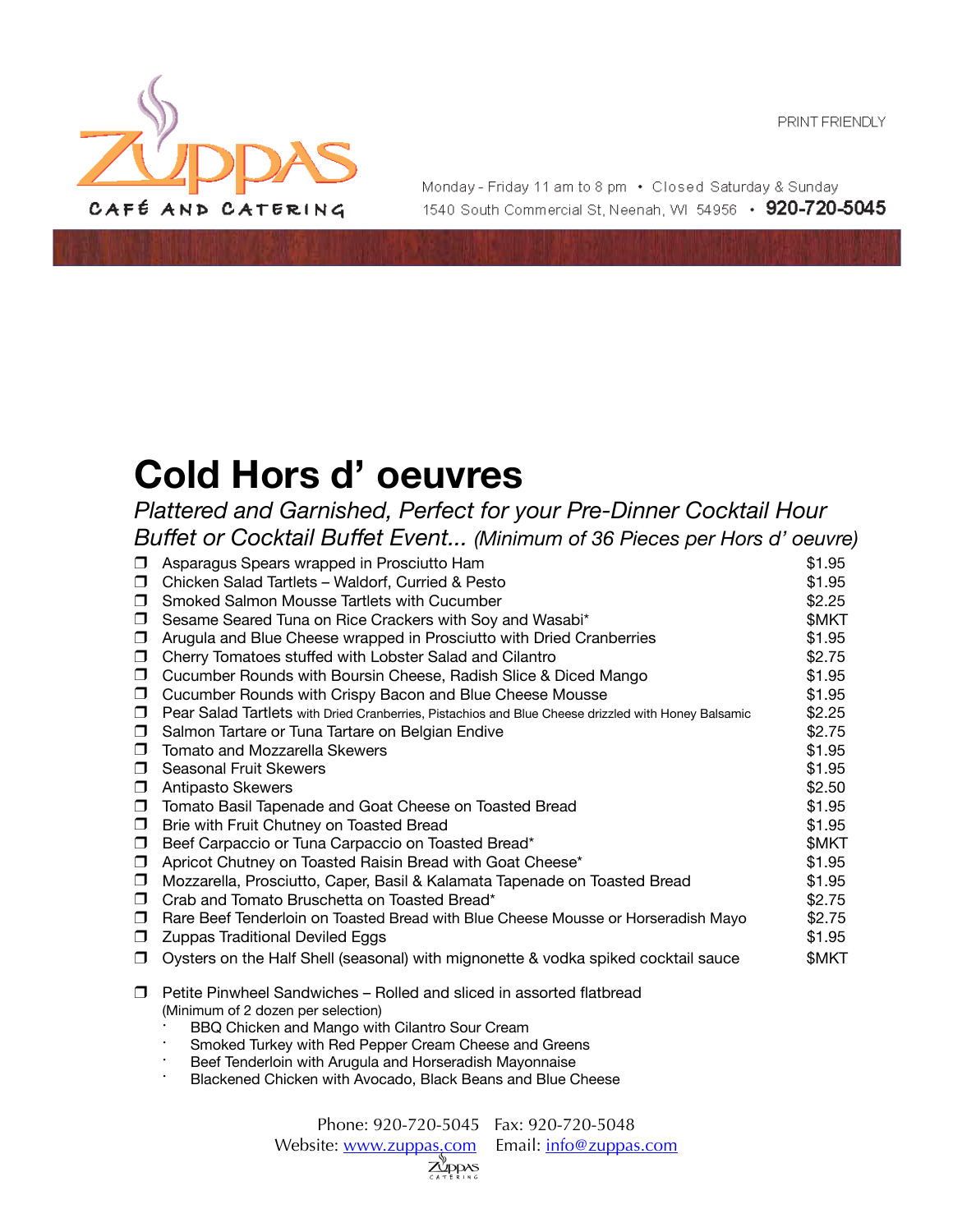

Monday - Friday 11 am to 8 pm • Closed Saturday & Sunday 1540 South Commercial St, Neenah, WI 54956 • 920-720-5045

| Vegetable with Sun-Dried Tomato Spread and Hummus                                                               | \$25.00/ dozen |
|-----------------------------------------------------------------------------------------------------------------|----------------|
| Smoked Salmon with Dill Cream Cheese<br>Sashimi Tuna with Radishes, Spicy Sprouts, Ginger & Wasabi Cream Cheese | \$35,00/ dozen |

# **Hot Hors d' oeuvres**

*Perfect for your Pre-Dinner Cocktail Hour Buffet or Cocktail Buffet Event... (Minimum of 36 Pieces/ Hors d' oeuvre)*

| $\Box$<br>$\Box$<br>$\Box$<br>$\Box$<br>$\Box$                                                                  | Mini Beef or Chicken Wellington with Mushroom Duxelles<br>Crab Cakes with Chipotle Aioli<br><b>Cheddar Olive Puffs</b><br><b>Chicken Quesadillas with Condiments</b><br>Mini Pizza Squares<br>Caramelized Onion, Mushroom, Spinach & Cheese<br>Artichoke, Tomato, Black Olive & Feta<br>Prosciutto and Mozzarella with Basil<br>Duck, Butternut Squash, Caramelized Onions & Manchego<br>Spicy Sausage, Mushroom & Mozzarella<br>BBQ Chicken, Onion, Arugula & Blue Cheese<br>$\bullet$                                                                                                                                                                                                                                                                                                           | \$2.75<br>\$2.75<br>\$1.95<br>\$1.95                                                                       |
|-----------------------------------------------------------------------------------------------------------------|---------------------------------------------------------------------------------------------------------------------------------------------------------------------------------------------------------------------------------------------------------------------------------------------------------------------------------------------------------------------------------------------------------------------------------------------------------------------------------------------------------------------------------------------------------------------------------------------------------------------------------------------------------------------------------------------------------------------------------------------------------------------------------------------------|------------------------------------------------------------------------------------------------------------|
|                                                                                                                 | Asparagus, Mushroom & Leek                                                                                                                                                                                                                                                                                                                                                                                                                                                                                                                                                                                                                                                                                                                                                                        | \$1.95                                                                                                     |
| $\Box$<br>$\Box$<br>$\Box$<br>$\Box$<br>$\Box$<br>$\Box$<br>$\Box$<br>$\Box$<br>$\Box$<br>$\Box$<br>$\Box$<br>0 | Chicken Satay Skewers with Spicy Peanut Dipping Sauce<br>Bacon Wrapped Shrimp or Scallops<br>Phyllo Tartlets with Spinach, Feta & Mushrooms<br>Port Wine Glazed Pears on Toasted Bread with Goat Cheese*<br>Caramelized Apples & Onions on Toasted Bread with Gorgonzola and Walnuts*<br>Mini Quiche Squares<br>Artichoke, Blue Cheese & Parmesan on Toasted Bread*<br>Vegetable Eggrolls with Dipping Sauce<br>Buffalo Chicken Wings with Blue Cheese Dipping Sauce<br>Rumaki - Green Olive, Water Chestnut, Brussels Sprouts or Chicken Liver<br>Jack Daniels BBQ or Swedish Meatballs<br><b>Stuffed Mushroom Caps</b><br>Sausage<br>Spinach, Red Pepper and Feta Cheese<br>Greek Olive, Spinach, Sun-Dried Tomato and Goat Cheese<br>Roasted Vegetable with Parmesan<br>Crab & Cheese (+\$MKT) | \$2.75<br>\$2.95<br>\$1.95<br>\$1.95<br>\$1.95<br>\$1.75<br>\$1.95<br>\$2.50<br>\$2.75<br>\$1.95<br>\$1.00 |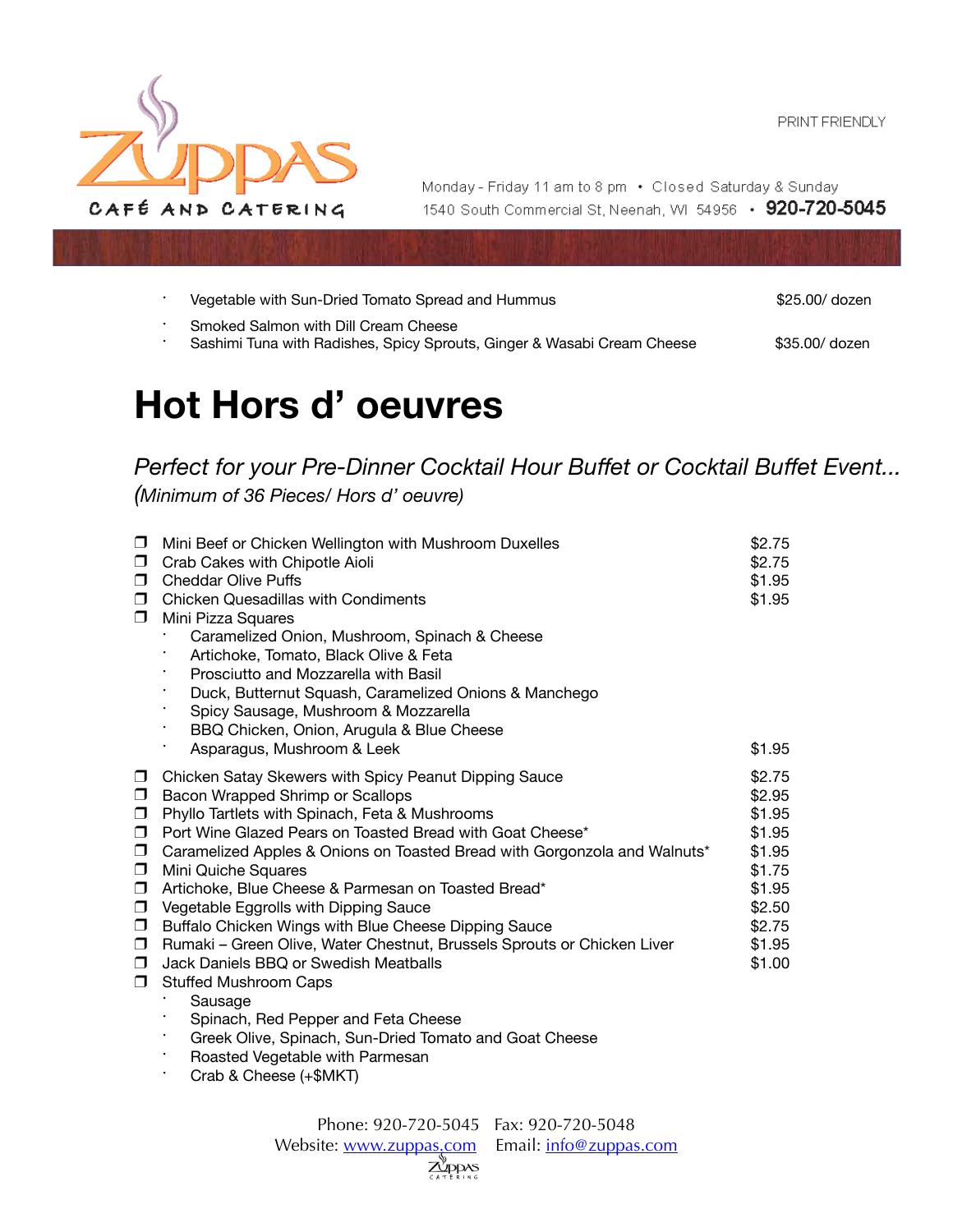

Monday - Friday 11 am to 8 pm • Closed Saturday & Sunday 1540 South Commercial St. Neenah. WI 54956 • 920-720-5045

- ⋅ Prosciutto & Parmesan
- **Apples, Walnuts & Blue Cheese 62.25**

 Our catering staff will assist you in planning quantities and coordinating service staff and rentals if desired... Vegetarian, Vegan, Holiday and Special Themed Menu Suggestions Available…

# **Displays / Grand Platters**

*Make your entertaining or event easy with Zuppas Display and Grand Platter presentations...* 

- ❒ Imported and Domestic Cheeses with Grapes & Crackers \$125.00 – large (serves 25-30) \$85.00 – small (serves 15-20)
- ❒ Brie en Croute Pecan, Brandy & Brown Sugar or Seasonal Fruit Chutney served with Crackers  $$95.00 - large$  (serves 20-40)  $$60.00 - small$  (serves 15-20)
- ❒ Domestic Cheese Tray with Crackers  $$85.00 - large$  (serves 25-30)  $$65.00 - small$  (serves 15-20)
- ❒ Warm Sun-Dried Tomato, Artichoke, Spinach and Feta Cheese Dip with Bread Cubes & Crackers \$75.00 (serves 25-40)
- ❒ Southwestern Chorizo Sausage Dip with Chipotle Chilies served warm with Homemade Tortilla **Chips** \$75.00 (serves 25-40)
- ❒ Grilled Vegetable Platter with Pesto  $$95.00 - large$  (serves 30-35)  $$70.00 - small$  (serves 12-25)
- ❒ Crudités Fresh Vegetables served with Caramelized Onion Dip & Roasted Red Pepper Dip \$70.00 (serves 30-50) \$55.00 – small (serves 15-25)
- ❒ Antipasto Display Italian Meats, Cheeses, Marinated Vegetables and Olives  $$150.00 - large$  (serves 30-35)  $$95.00 - small$  (serves 15-25)
- ❒ Mediterranean Tray Hummus, Olive Tapenade, Tomato Bruschetta and Artichoke Hearts with Pita \$85.00 (serves 20-25)
- ❒ Layered Mediterranean Display Homemade Hummus, Cucumber, Fresh Tomatoes & Feta Cheese served with Pita Wedges \$75.00 (serves 20-25)

Phone: 920-720-5045 Fax: 920-720-5048 Website: [www.zuppas.com](http://www.zuppas.com) Email: [info@zuppas.com](mailto:info@zuppas.com)Z <sub>upp</sub>as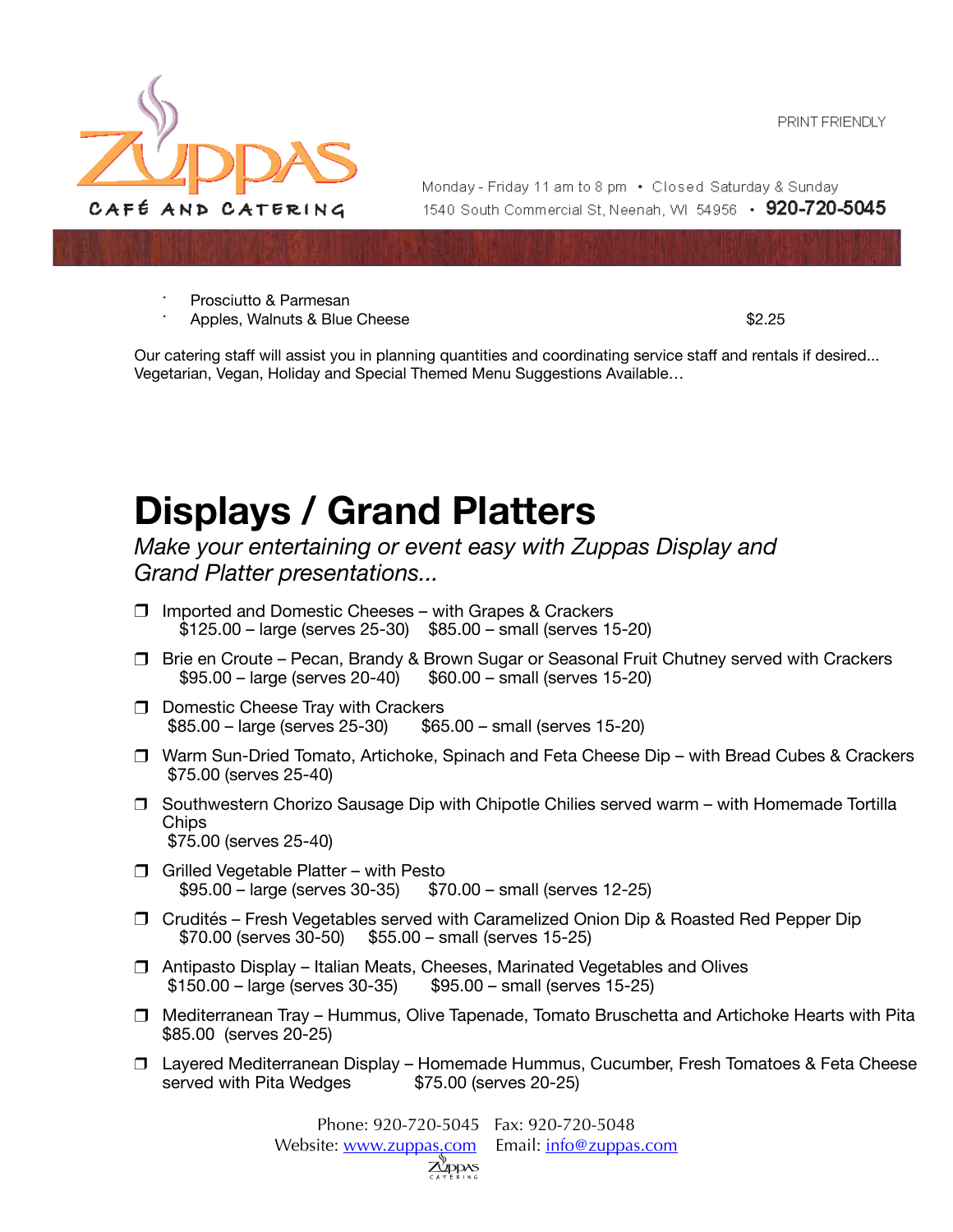

Monday - Friday 11 am to 8 pm • Closed Saturday & Sunday 1540 South Commercial St. Neenah. WI 54956 • 920-720-5045

❒ Fresh Mozzarella with Vine-Ripened Tomatoes, Fresh Basil and Balsamic Vinegar (seasonal)  $$105.00 - \text{large (serves 25-40)}$   $$75.00 - \text{small (serves 12-20)}$ 

# *More Displays / Grand Platters...*

- ❒ Whole Smoked Salmon served with Capers, Cream Cheese, Red Onion, Lemon and Cocktail Rye \$MKT (serves 50-75)
- ❒ Tuna Carpaccio Raw Ahi Tuna with Capers, Onions, Parmesan, Truffle Oil and Toasted Bread  $$MKT - large (serves 20-30)$   $$MKT - small (serves 10-12)$
- ❒ Lox with Capers, Red Onion, Lemons, Mini Bagels and Cream Cheese  $$105.00 - small (serves 15-25)$
- ❒ Chilled Jumbo Shrimp Cocktail served with Vodka Spiked Cocktail Sauce and Lemons \$MKT/ lb.
- ❒ Pesto Grilled Shrimp with Balsamic Glaze \$MKT/ lb.
- ❒ Raw Bar Lobster Tail, Shrimp, Crab Claws and Oysters with Assorted Condiments & Lemon \$MKT

❒ Beef Carpaccio – Raw Beef Tenderloin with Capers, Onions, Parmesan, Truffle Oil and Toasted. Bread \$105.00 – large (serves 20-30) \$85.00 – small (serves 10-12)

- ❒ Peanut Chicken Morsels with Spicy Peanut Dipping Sauce  $$125.00 - large$  (serves 35-40)
- ❒ Maple Glazed Sliced Ham served with Tea Buns and Condiments  $$135.00 - large$  (serves 35-40)  $$85.00 - small$  (serves 15-20)
- ❒ Oven-Roasted Sliced Turkey Breast served with Tea Buns and Condiments  $$135.00 - large$  (serves  $35-40$ )  $$85.00 - small$  (serves  $15-20$ )
- ❒ Herb Seasoned Sliced Beef Tenderloin served with Tea Buns and Condiments  $$225.00 - \text{large (serves 30-35)} \quad $155.00 - \text{small (serves 15-20)}$
- ❒ Assorted Chicken Salad Display Waldorf, Pesto & Curried Chicken Salads with Mini Croissants  $$125.00 - large$  (serves  $25-30$ )  $$80.00 - small$  (serves  $15-20$ )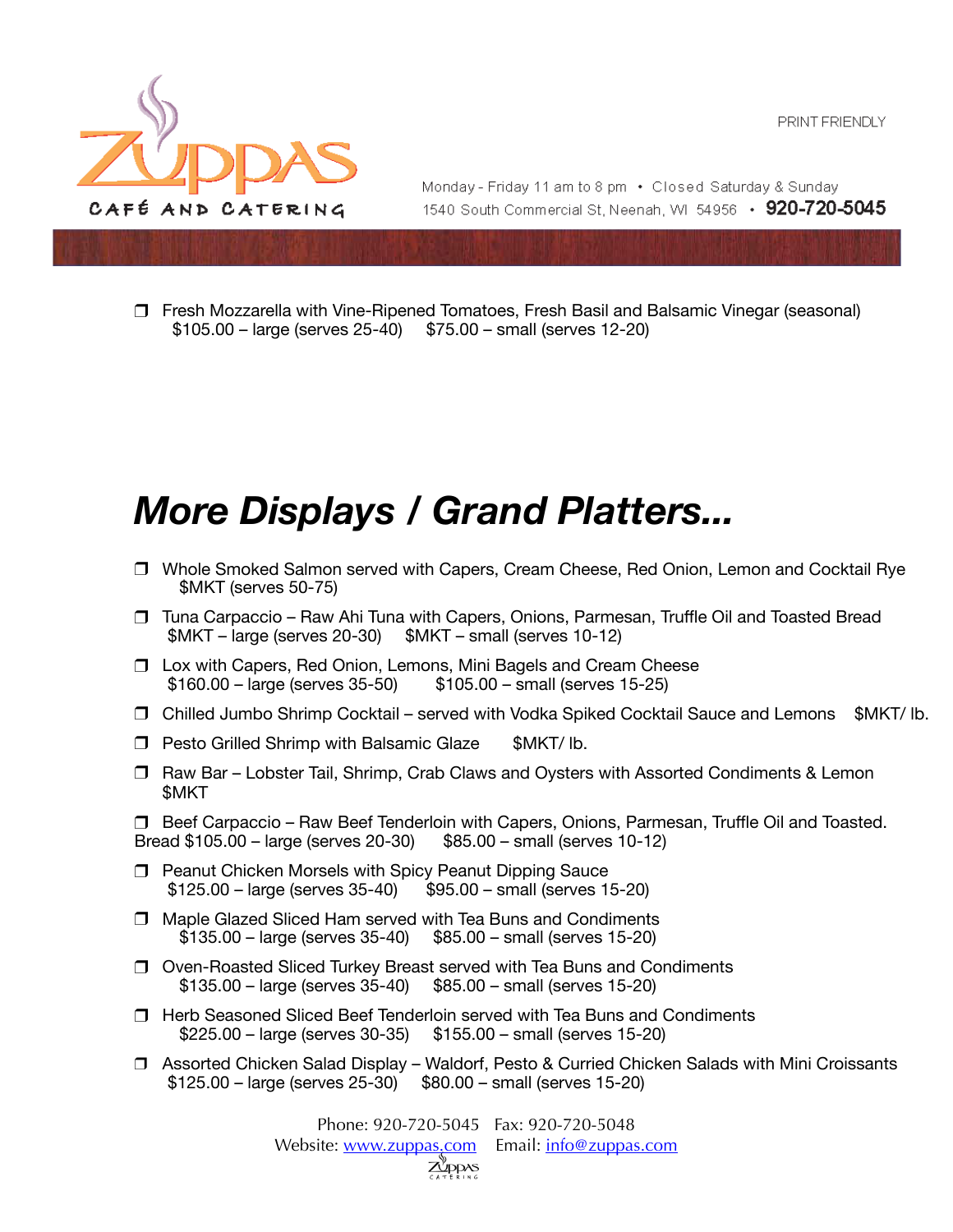

Monday - Friday 11 am to 8 pm • Closed Saturday & Sunday 1540 South Commercial St. Neenah. WI 54956 • 920-720-5045

- ❒ Fresh Fruit Display
	- $$85.00 \text{large (serves 25-30)}$   $$65.00 \text{small (serves 12-20)}$ 
		- ◆ Carved Watermelon Basket (+25.00)
- ❒ Salsa Display Homemade Tortilla Chips served with Tomato-Cilantro, Black Bean & Corn and Cucumber Mango Salsas \$85.00 - large (serves 25-30) \$65.00 – small (serves 15-20)
- ❒ Homemade Potato Chips with Caramelized Onion Dip \$2.25/ person

# **Dessert Menu**

*Zuppas Pastry Chefs prepare delectable sweets for you to indulge in and enjoy for any occasion...* 

- ❒ **Assorted Homemade Cookie, Bar and Decadent Brownie Tray**  \$75.00 – large (serves 25-30) \$50.00 – small (serves 15-20)
- ❒ **Assorted Decadent Brownie Tray**  \$80.00 – large (serves 25-30) \$65.00 – small (serves 15-20)
- ❒ **Pastry Chef Creations Tray** Mini versions of our favorite cakes & tarts \$100.00 – large (serves 25-30) \$70.00 – small (serves 15-20)
- ❒ **Mini Chocolate Cups with Assorted Fillings** \$24.00/ dozen
- ❒ **Chocolate Lovers Tray** Mini versions of our favorite chocolate desserts  $$85.00 - large$  (serves 25-30)  $$60.00 - small$  (serves 15-20)
- ❒ **Decadent Dessert Display** Mini Crème Brulee, Berry Cobbler and Tiramisu \$135.00 (30 pieces)
- ❒ **Lemon Madeleines** \$20.00/ dozen 2 dozen minimum
- ❒ **White Chocolate or Dark Chocolate Fondue** served with strawberries, pineapple & pound cake squares

Phone: 920-720-5045 Fax: 920-720-5048 Website: [www.zuppas.com](http://www.zuppas.com) Email: [info@zuppas.com](mailto:info@zuppas.com) **A'ddas**